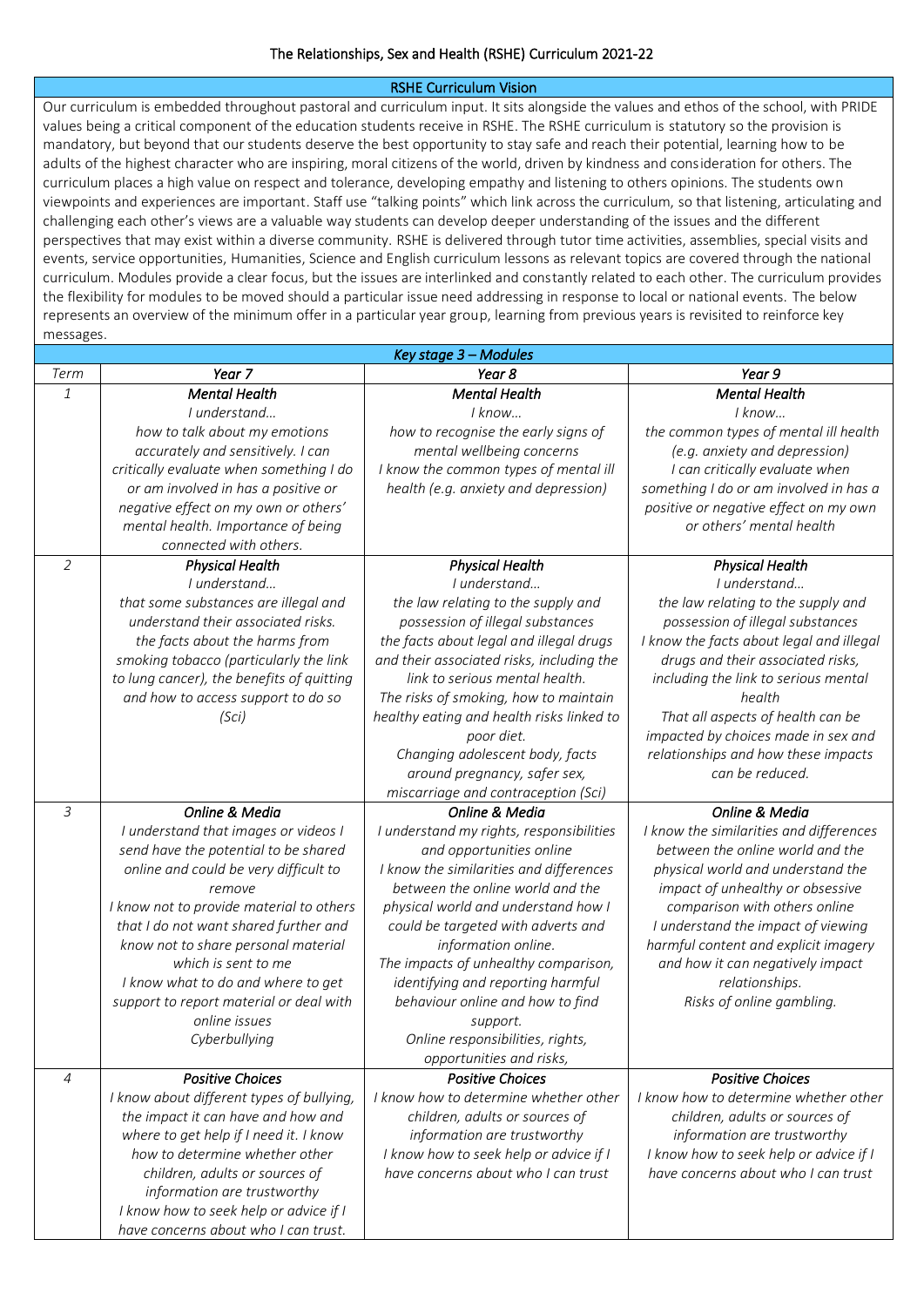| 5 | <b>Respectful Relationships</b>          | <b>Respectful Relationships</b>          | <b>Respectful Relationships</b>          |
|---|------------------------------------------|------------------------------------------|------------------------------------------|
|   | Characteristics of positive, healthy     | I know how people can actively           | Unit, covering marriage, different types |
|   | friendships. I understand that in school | communicate and recognise consent        | of relationships, legal status, forced   |
|   | and in wider society I can expect to be  | from others, including sexual consent,   | marriage, FGM, sexual imagery, issues    |
|   | treated with respect by others, and that | and how and when consent can be          | around trust, reliability and            |
|   | in turn I should show respect to others. | withdrawn (in all contexts, including    | consent.(RE)                             |
|   | Different types of bullying (including   | online)                                  | I know how people can actively           |
|   | cyberbullying), the impact of bullying,  | Practical steps to support respect in    | communicate and recognise consent        |
|   | responsibilities of bystanders to report | relationships, danger of stereotypes     | from others, including sexual consent,   |
|   | bullying and how and where to get help   | around gender, religion, sexual          | and how and when consent can be          |
|   | How family relationships might           | orientation, disability (Eng)            | withdrawn (in all contexts, including    |
|   | contribute to human happiness and        |                                          | online)                                  |
|   | bringing up Children. (Eng)              |                                          | I know how to recognise the              |
|   |                                          |                                          | characteristics and positive aspects of  |
|   |                                          |                                          | healthy one-to-one intimate              |
|   |                                          |                                          | relationships                            |
| 6 | Democracy                                | Democracy                                | Democracy                                |
|   | I understand how stereotypes, in         | I understand how stereotypes, in         | I understand how stereotypes, in         |
|   | particular stereotypes based on sex,     | particular stereotypes based on sex,     | particular stereotypes based on sex,     |
|   | gender, race, religion, sexual           | gender, race, religion, sexual           | gender, race, religion, sexual           |
|   | orientation or disability, can cause     | orientation or disability, can cause     | orientation or disability, can cause     |
|   |                                          | damage                                   | damage                                   |
|   |                                          | I understand that in school and in wider | I understand that in school and in wider |
|   |                                          | society I can expect to be treated with  | society I can expect to be treated with  |
|   |                                          | respect by others, and that in turn I    | respect by others, and that in turn I    |
|   |                                          | should show respect to others            | should show respect to others            |
|   |                                          |                                          |                                          |

|                | Key stage 4 - Modules                                            |                                                                |
|----------------|------------------------------------------------------------------|----------------------------------------------------------------|
| Term           | Year 10                                                          | Year 11                                                        |
| $\mathbf{1}$   | <b>Mental Health</b>                                             | <b>Mental Health</b>                                           |
|                | I know how to recognise the early signs of mental wellbeing      | I know how to recognise the early signs of mental wellbeing    |
|                | concerns                                                         | concerns                                                       |
|                | I understand the importance of physical exercise, time           | I understand the importance of physical exercise, time         |
|                | outdoors, community participation and voluntary and service-     | outdoors, community participation and voluntary and service-   |
|                | based activities on mental wellbeing and happiness               | based activities on mental wellbeing and happiness             |
|                | I am aware of the positive associations between physical         | I am aware of the positive associations between physical       |
|                | activity and promotion of mental wellbeing, including as an      | activity and promotion of mental wellbeing, including as an    |
|                | approach to combat stress                                        | approach to combat stress                                      |
| $\overline{2}$ | <b>Physical Health</b>                                           | <b>Physical Health</b>                                         |
|                | I know the physical and psychological risks associated with      |                                                                |
|                | alcohol consumption                                              | I am aware of the dangers of drugs, including those which are  |
|                | I know the physical and psychological consequences of            | prescribed but still present serious health risks              |
|                | addiction, including alcohol dependency                          | I know how the use of alcohol and drugs can lead to risky      |
|                | I understand the importance of sufficient good quality sleep for | sexual behaviour                                               |
|                | good health and how a lack of sleep can affect weight, mood      | How to get further advice including confidential sexual health |
|                | and ability to learn                                             | advice.                                                        |
|                | The science relating to blood, organ and stem cell donation      |                                                                |
|                | and the impact of a healthy lifestyle on cancer and cardio-      |                                                                |
|                | vascular disease. (Sci).                                         |                                                                |
|                | Treatment and prevention of viruses, infections and about        |                                                                |
|                | antibiotics (Sci)                                                |                                                                |
| 3              | Online & Media                                                   | Online & Media                                                 |
|                |                                                                  | I know the similarities and differences between the online     |
|                | I know the similarities and differences between the online       | world and the physical world and understand how to be a        |
|                | world and the physical world and understand how to be a          | discerning consumer of information online                      |
|                | discerning consumer of information online                        | I understand that sharing and viewing indecent images of       |
|                | I understand that sharing and viewing indecent images of         | children is a criminal offence which carries severe penalties  |
|                | children is a criminal offence which carries severe penalties    | including jail                                                 |
|                | including jail                                                   | I know how to identify harmful behaviours and how to report,   |
|                | I know how to identify harmful behaviours and how to report,     | or find support, if affected by those behaviours               |
|                | or find support, if affected by those behaviours                 |                                                                |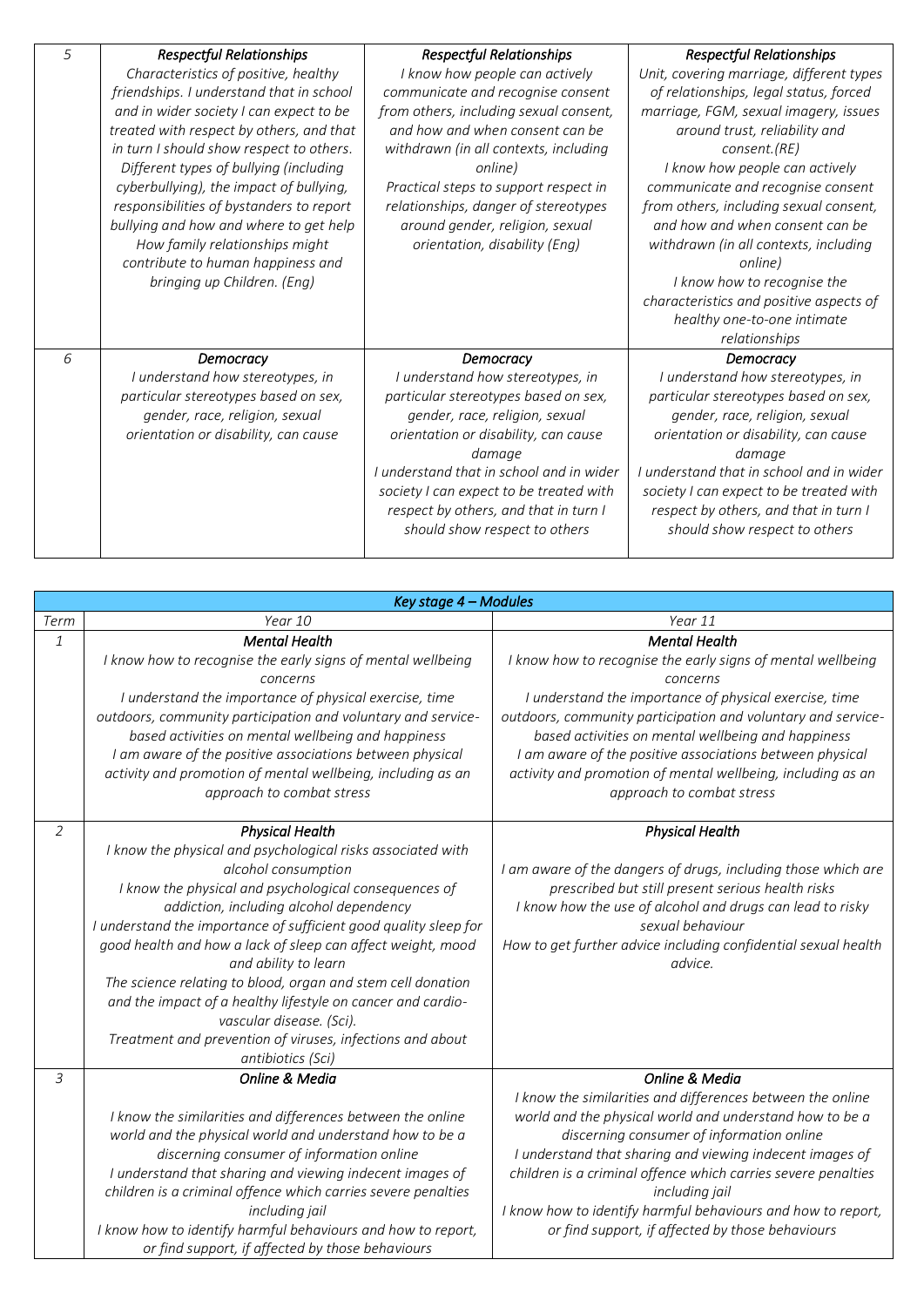| 4 | <b>Positive Choices</b><br>I know how to determine whether other children, adults or<br>sources of information are trustworthy<br>I know the concepts of, and laws relating to, sexual consent,<br>sexual exploitation, abuse, grooming, coercion, harassment,<br>rape domestic abuse, forced marriage, honour-based violence<br>and FGM, and how these can affect current and future<br>relationships                                                                                                                                      | <b>Positive Choices</b><br>I know how to determine whether other children, adults or<br>sources of information are trustworthy<br>I know the concepts of, and laws relating to, sexual consent,<br>sexual exploitation, abuse, grooming, coercion, harassment,<br>rape domestic abuse, forced marriage, honour-based violence<br>and FGM, and how these can affect current and future<br>relationships                                                                                                                                      |
|---|---------------------------------------------------------------------------------------------------------------------------------------------------------------------------------------------------------------------------------------------------------------------------------------------------------------------------------------------------------------------------------------------------------------------------------------------------------------------------------------------------------------------------------------------|---------------------------------------------------------------------------------------------------------------------------------------------------------------------------------------------------------------------------------------------------------------------------------------------------------------------------------------------------------------------------------------------------------------------------------------------------------------------------------------------------------------------------------------------|
| 5 | <b>Respectful Relationships</b><br>I know how to recognise the characteristics and positive<br>aspects of healthy one-to-one intimate relationships<br>I know that some types of behaviour within relationships<br>are criminal<br>I know what constitutes sexual harassment and sexual<br>violence and why these are always unacceptable<br>I know how people can actively communicate and<br>recognise consent from others, including sexual consent,<br>and how and when consent can be withdrawn (in all<br>contexts, including online) | <b>Respectful Relationships</b><br>I know how to recognise the characteristics and positive<br>aspects of healthy one-to-one intimate relationships<br>I know that some types of behaviour within relationships<br>are criminal<br>I know what constitutes sexual harassment and sexual<br>violence and why these are always unacceptable<br>I know how people can actively communicate and<br>recognise consent from others, including sexual consent,<br>and how and when consent can be withdrawn (in all<br>contexts, including online) |
| 6 | Democracy<br>I understand how stereotypes, in particular stereotypes<br>based on sex, gender, race, religion, sexual orientation or<br>disability, can cause damage<br>I understand that in school and in wider society I can<br>expect to be treated with respect by others, and that in<br>turn I should show respect to others                                                                                                                                                                                                           | Exams                                                                                                                                                                                                                                                                                                                                                                                                                                                                                                                                       |

| Key stage 5    |                                                                                                                                                                                                                                                                                                                                                                                                                                                                                                            |                                                                                                                                                                                                                                                                                                                                                                                                   |
|----------------|------------------------------------------------------------------------------------------------------------------------------------------------------------------------------------------------------------------------------------------------------------------------------------------------------------------------------------------------------------------------------------------------------------------------------------------------------------------------------------------------------------|---------------------------------------------------------------------------------------------------------------------------------------------------------------------------------------------------------------------------------------------------------------------------------------------------------------------------------------------------------------------------------------------------|
| Term           | Year 12                                                                                                                                                                                                                                                                                                                                                                                                                                                                                                    | Year 13                                                                                                                                                                                                                                                                                                                                                                                           |
| $\mathbf{1}$   | <b>Mental Health</b>                                                                                                                                                                                                                                                                                                                                                                                                                                                                                       | <b>Mental Health</b>                                                                                                                                                                                                                                                                                                                                                                              |
|                | To recognise signs of change in mental health and<br>wellbeing and demonstrate a range of strategies for<br>building and maintaining positive mental health,<br>including managing stress and anxiety<br>To recognise when they, or others, need support with<br>their mental health and effective strategies to address<br>difficulties and promote wellbeing                                                                                                                                             | To recognise common mental health issues such as<br>anxiety, depression, eating disorders, self-harm and<br>compulsive behaviours<br>To analyse and evaluate support available to manage<br>common mental health issues, and how to access the<br>most appropriate support                                                                                                                        |
| $\overline{2}$ | Physical Health<br>To take responsibility for monitoring personal health and<br>wellbeing, breast awareness and self-examination,<br>testicular self-examination and cervical screening<br>To understand how alcohol and drug use can affect<br>decision making and personal safety, including looking<br>out for friends, safe travel and drink-spiking<br>How to take responsibility for their sexual health and<br>know where, and how, to access local and national<br>advice, diagnosis and treatment | Physical Health<br>To recognise illnesses that particularly affect young<br>adults, such as meningitis and 'freshers' flu'<br>How to maintain a healthy diet, especially on a budget<br>The risks of being a passenger with an intoxicated driver<br>and ways to manage this<br>The impact of alcohol and drug use on road safety, work-<br>$\overline{a}$<br>place safety, reputation and career |
| 3              | Online & Media<br>To recognise and manage negative influence,<br>manipulation and persuasion in a variety of contexts,<br>including online                                                                                                                                                                                                                                                                                                                                                                 | Online & Media<br>To recognise and manage negative influence,<br>manipulation and persuasion in a variety of contexts,<br>including online                                                                                                                                                                                                                                                        |